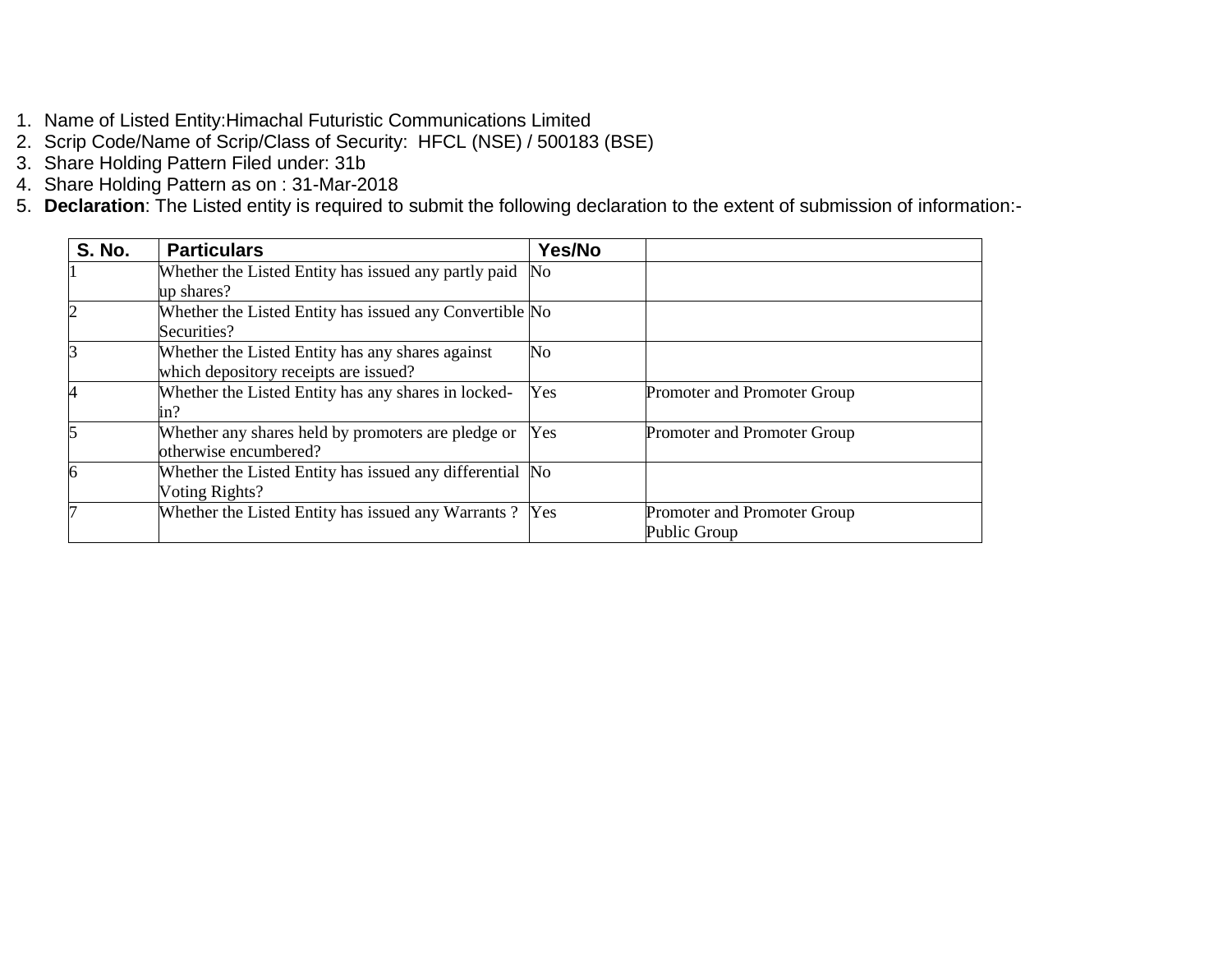# Table I - Summary Statement holding of specified securities

| Catego<br>ry<br>(1) | Category of<br>shareholder<br>(II)       | Nos. of<br>shareh<br>olders<br>(III) | No. of<br>fully paid<br>иp<br>equity<br>shares<br>held<br>(IV) | No.<br>of<br>Partl<br>paid<br>-up<br>equity<br>share<br>s.<br>held<br>(V) | No.<br>of<br>share<br>s<br>under<br>lying<br>Deposit<br>ory<br>Recei<br>nfe<br>(VI) | <b>Total</b><br>nos.<br>shares<br>held<br>$(VII) =$<br>$(IV)+(V)+$<br>(VI) | Shareholdi<br>ng as a %<br>of total no.<br>of shares<br>(calculated<br>as<br>per SCRR,<br>1957)<br>(VIII) |                              | <b>Number of Voting Rights held in</b><br>each class of securities<br>(IX)<br><b>No of Voting Rights</b><br><b>Total</b> |                   |                                 | <b>Shareho</b><br>No. of<br><b>Shares</b><br>Iding,<br>Underl<br>as a %<br>assumin<br>ying<br>g full<br>conversi<br><b>nn</b><br><b>Outstandin</b><br>of<br>converti<br>ble<br>convertible<br>securities<br>securities<br>(including<br>(as a<br>Warrant<br>percenta |                                                                       | <b>Number of</b><br>Locked in<br>shares<br>(XII) |                                                      | <b>Number of</b><br><b>Shares</b><br>pledged or<br>otherwise<br>encumbered<br>(XIII) |                                                          | <b>Number</b><br>of equity<br>shares<br>held<br>in<br>demateriali<br>z<br>ed form |
|---------------------|------------------------------------------|--------------------------------------|----------------------------------------------------------------|---------------------------------------------------------------------------|-------------------------------------------------------------------------------------|----------------------------------------------------------------------------|-----------------------------------------------------------------------------------------------------------|------------------------------|--------------------------------------------------------------------------------------------------------------------------|-------------------|---------------------------------|----------------------------------------------------------------------------------------------------------------------------------------------------------------------------------------------------------------------------------------------------------------------|-----------------------------------------------------------------------|--------------------------------------------------|------------------------------------------------------|--------------------------------------------------------------------------------------|----------------------------------------------------------|-----------------------------------------------------------------------------------|
|                     |                                          |                                      |                                                                |                                                                           |                                                                                     |                                                                            | As a % of<br>$(A+B+C2)$                                                                                   | Clas <sub>s</sub><br>eg: $X$ | Clas<br>s<br>eg:y                                                                                                        | Tot al            | as a<br>$%$ of<br>$(A+B+$<br>C) | s)<br>$\overline{(\mathsf{X})}$                                                                                                                                                                                                                                      | ge of<br>diluted<br>$(XI)=$<br>$(VII)+(X)$<br>As a % of<br>$(A+B+C2)$ | No. $(a)$                                        | As a<br>$%$ of<br>total<br>Shar<br>es<br>held<br>(b) | No. $(a)$                                                                            | As a<br>$%$ of<br>total<br><b>Share</b><br>s held<br>(b) | (XIV)                                                                             |
| A                   | Promoter &<br>Promoter Group             |                                      | 474682198                                                      |                                                                           |                                                                                     | 474682198                                                                  | 38.30                                                                                                     | 474682198                    |                                                                                                                          | 474682198         | 38.30                           | 15000000                                                                                                                                                                                                                                                             | 38.13                                                                 | 209445950                                        | 44.12                                                | 241548750 50.89                                                                      |                                                          | 474682198                                                                         |
| B                   | Public                                   | 241994                               | 764694996                                                      |                                                                           |                                                                                     | 764694996                                                                  | 61.70                                                                                                     | 764694996                    |                                                                                                                          | 764694996         | 61.70                           | 30000000                                                                                                                                                                                                                                                             | 61.87                                                                 |                                                  | 0.00                                                 |                                                                                      |                                                          | 764160421                                                                         |
| $\overline{C}$      | Non Promoter-<br>Non Public              |                                      |                                                                |                                                                           |                                                                                     |                                                                            |                                                                                                           |                              |                                                                                                                          |                   | 0.00                            |                                                                                                                                                                                                                                                                      |                                                                       |                                                  | 0.00                                                 |                                                                                      |                                                          |                                                                                   |
| $\overline{C}1$     | Shares underlying (<br><b>DRs</b>        |                                      |                                                                |                                                                           |                                                                                     |                                                                            |                                                                                                           |                              |                                                                                                                          |                   | 0.00                            |                                                                                                                                                                                                                                                                      |                                                                       |                                                  | 0.00                                                 |                                                                                      |                                                          |                                                                                   |
| $\overline{C2}$     | Shares held by<br><b>Employee Trusts</b> |                                      |                                                                |                                                                           |                                                                                     |                                                                            | 0.00                                                                                                      |                              |                                                                                                                          |                   | 0.00                            |                                                                                                                                                                                                                                                                      | 0.00                                                                  |                                                  | 0.00                                                 |                                                                                      |                                                          |                                                                                   |
|                     | Total                                    | 242002                               | 1239377194 0                                                   |                                                                           |                                                                                     | 1239377194                                                                 | 100.00                                                                                                    | 1239377194 0                 |                                                                                                                          | 1239377194 100.00 |                                 | 45000000                                                                                                                                                                                                                                                             | 100.00                                                                | 209445950 16.90                                  |                                                      | 241548750 19.49                                                                      |                                                          | 1238842619                                                                        |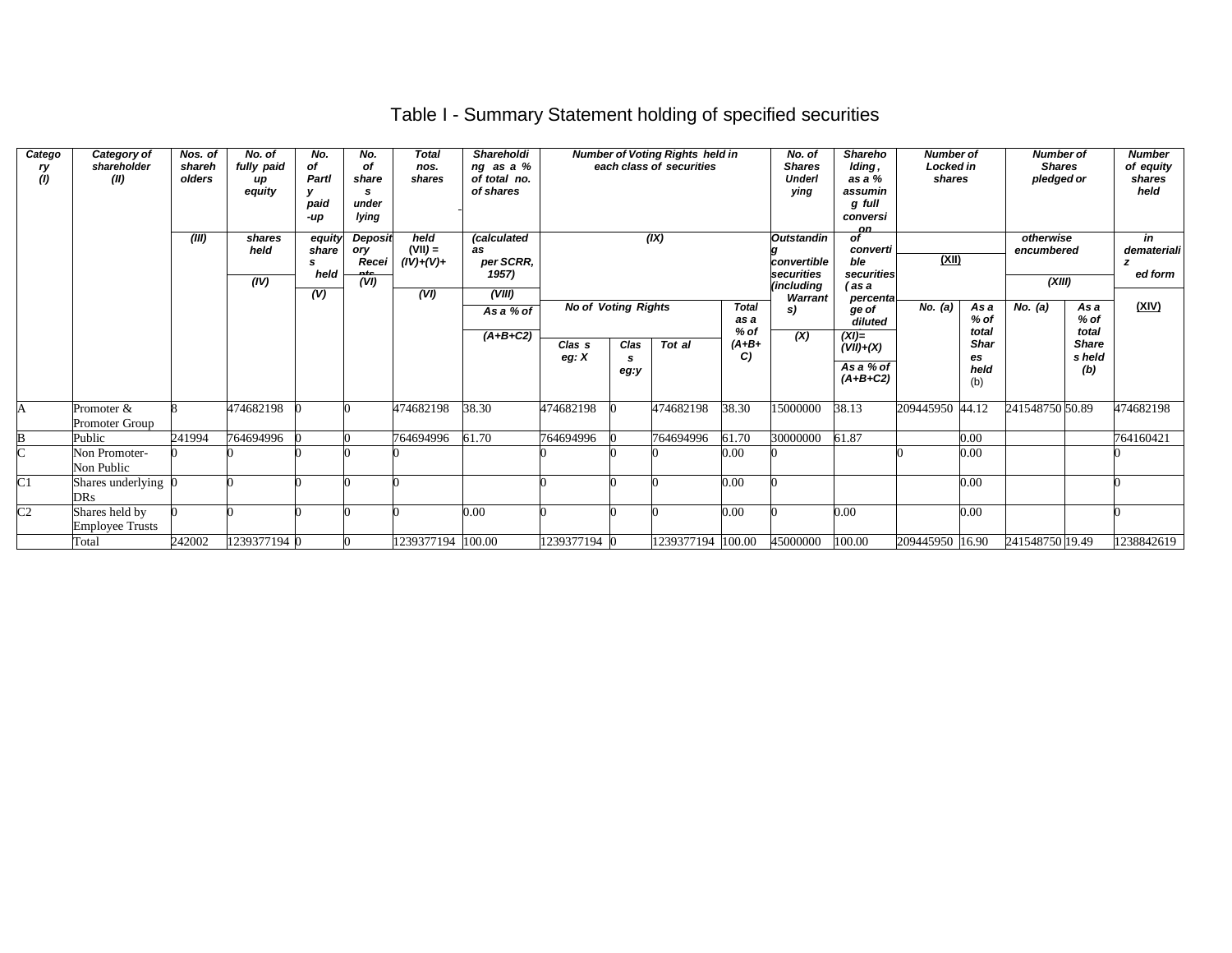# Table II - Statement showing shareholding pattern of the Promoter and Promoter Group

|   | <b>Category &amp; Name</b>              | No. of | No. of          | <b>Partly</b> | Nos. of           | <b>Total</b>    | Sharehol                |                            |                          | Number of Voting Rights held in |                        | No. of             | Shareholdin        | <b>Number of</b> |                 | Number of       |                 | <b>Number of</b> |
|---|-----------------------------------------|--------|-----------------|---------------|-------------------|-----------------|-------------------------|----------------------------|--------------------------|---------------------------------|------------------------|--------------------|--------------------|------------------|-----------------|-----------------|-----------------|------------------|
|   | of the                                  | shareh | fully           | paid-up       | shares            | nos.            | ding %                  |                            | each class of securities |                                 |                        | <b>Shares</b>      | $g$ , as a $%$     | Locked in        |                 | <b>Shares</b>   |                 | equity           |
|   | <b>Shareholders</b>                     | older  | paid            | equity        | underlying        | shares          | calculate               |                            |                          | (IX)                            |                        | <b>Underlying</b>  | assuming           | shares           |                 | pledged or      |                 | shares           |
|   | (1)                                     | (III)  | $\overline{up}$ | shares        | <b>Depository</b> | held            | d as per                |                            |                          |                                 |                        | <b>Outstanding</b> | full               | (XII)            |                 | otherwise       |                 | in               |
|   |                                         |        | equity          | held          | <b>Receipts</b>   | $(VII =$        | SCRR,                   |                            |                          |                                 |                        | convertible        | conversion         |                  |                 | encumbered      |                 | demateriali      |
|   |                                         |        | share           | (V)           | (VI)              | $IV+V+VI$       | 1957                    |                            |                          |                                 |                        | securities         | of                 |                  |                 | (XIII)          |                 | ed form          |
|   |                                         |        | s held          |               |                   |                 |                         | <b>No of Voting Rights</b> |                          |                                 | Total as               | (including         | convertible        | No. (a)          | Asa             | No. (a)         | As a            | (XIV)            |
|   |                                         |        | (IV)            |               |                   |                 | As a % of<br>$(A+B+C2)$ |                            |                          |                                 | a % of<br><b>Total</b> | <b>Warrants)</b>   | securities (       |                  | $%$ of<br>total |                 | $%$ of<br>total |                  |
|   |                                         |        |                 |               |                   |                 | (VIII)                  |                            |                          |                                 | <b>Voting</b>          | (X)                | as a<br>percentage |                  | Shar            |                 | share           |                  |
|   |                                         |        |                 |               |                   |                 |                         | Class X                    | Class                    | Tot al                          | rights                 |                    | of diluted         |                  | es              |                 | s held          |                  |
|   |                                         |        |                 |               |                   |                 |                         |                            | Y                        |                                 |                        |                    | share              |                  | held            |                 | (b)             |                  |
|   |                                         |        |                 |               |                   |                 |                         |                            |                          |                                 |                        |                    | capital)           |                  | (b)             |                 |                 |                  |
|   |                                         |        |                 |               |                   |                 |                         |                            |                          |                                 |                        |                    | $(XI) =$           |                  |                 |                 |                 |                  |
|   |                                         |        |                 |               |                   |                 |                         |                            |                          |                                 |                        |                    | $(VII)+(X)$ as a   |                  |                 |                 |                 |                  |
|   |                                         |        |                 |               |                   |                 |                         |                            |                          |                                 |                        |                    | % of               |                  |                 |                 |                 |                  |
|   |                                         |        |                 |               |                   |                 |                         |                            |                          |                                 |                        |                    | $A+B+C2$           |                  |                 |                 |                 |                  |
|   |                                         |        |                 |               |                   |                 |                         |                            |                          |                                 |                        |                    |                    |                  |                 |                 |                 |                  |
|   | Indian                                  |        |                 |               |                   |                 | 0.00                    |                            |                          |                                 | 0.00                   |                    | 0.00               |                  | 0.00            |                 | 0.00            |                  |
|   | Individuals/Hindu                       |        | 555397          |               |                   | 555397          | 0.04                    | 555397                     |                          | 555397                          | 0.04                   |                    | 0.04               |                  | $0.00\,$        | 239700          | 43.16           | 555397           |
|   | undivided Family                        |        |                 |               |                   |                 |                         |                            |                          |                                 |                        |                    |                    |                  |                 |                 |                 |                  |
|   | Manik Lal Nahata                        |        | 11920           |               |                   | 11920           | 0.00                    | 11920                      |                          | 11920                           | 0.00                   |                    | 0.00               |                  | 0.00            |                 | 0.00            | 11920            |
|   | Anant Nahata                            |        | 470000          |               |                   | 470000          | 0.04                    | 470000                     |                          | 470000                          | 0.04                   |                    | 0.04               |                  | 0.00            | 239700          | 51.00           | 470000           |
|   | Mahendra Nahata                         |        | 73477           |               |                   | 73477           | 0.01                    | 73477                      |                          | 73477                           | 0.01                   |                    | 0.01               |                  | 0.00            |                 | 0.00            | 73477            |
|   | Central Government/ (                   |        |                 |               |                   |                 | 0.00                    |                            |                          |                                 | 0.00                   |                    | 0.00               |                  | 0.001           |                 | 0.00            |                  |
|   | State Government(s)                     |        |                 |               |                   |                 |                         |                            |                          |                                 |                        |                    |                    |                  |                 |                 |                 |                  |
|   | Financial                               |        |                 |               |                   |                 | $0.00\,$                |                            |                          |                                 | 0.00                   |                    | 0.00               |                  | 0.00            |                 | 0.00            |                  |
|   | <b>Institutions/Banks</b>               |        |                 |               |                   |                 |                         |                            |                          |                                 |                        |                    |                    |                  |                 |                 |                 |                  |
|   |                                         |        |                 |               |                   |                 |                         |                            |                          |                                 |                        |                    |                    |                  |                 |                 |                 |                  |
|   | Any Other (specify) 5                   |        | 474126801 0     |               |                   | 474126801 38.26 |                         | 474126801                  |                          | 47412680138.26                  |                        | 15000000           | 38.08              | 209445950 44.18  |                 | 241309050 50.90 |                 | 474126801        |
|   | <b>Bodies Corporate</b>                 |        | 474126801       |               |                   | 474126801 38.26 |                         | 474126801                  |                          | 47412680138.26                  |                        | 15000000           | 38.08              | 209445950 44.18  |                 | 241309050 50.90 |                 | 474126801        |
|   | <b>MN Ventures Private</b> <sup>1</sup> |        | 238390000 0     |               |                   | 238390000 19.23 |                         | 238390000                  |                          | 238390000 19.23                 |                        | 7500000            | 19.14              | 116811100 49.00  |                 | 121578900 51.00 |                 | 238390000        |
|   | Limited                                 |        |                 |               |                   |                 |                         |                            |                          |                                 |                        |                    |                    |                  |                 |                 |                 |                  |
|   | <b>NextWave</b>                         |        | 212365000 0     |               |                   | 212365000 17.13 |                         | 212365000                  |                          | 212365000 17.13                 |                        | 7500000            | 17.12              | 92634850         | 43.62           | 119730150 56.38 |                 | 212365000        |
|   | Communications                          |        |                 |               |                   |                 |                         |                            |                          |                                 |                        |                    |                    |                  |                 |                 |                 |                  |
|   |                                         |        |                 |               |                   |                 |                         |                            |                          |                                 |                        |                    |                    |                  |                 |                 |                 |                  |
|   | Private Limited                         |        |                 |               |                   |                 |                         |                            |                          |                                 |                        |                    |                    |                  |                 |                 |                 |                  |
|   | <b>Fitcore Tech-</b>                    |        | 22400000        |               |                   | 22400000        | 1.81                    | 22400000                   |                          | 22400000 1.81                   |                        |                    | 1.74               |                  | 0.00            |                 | 0.00            | 22400000         |
|   | Solutions Pvt. Ltd.                     |        |                 |               |                   |                 |                         |                            |                          |                                 |                        |                    |                    |                  |                 |                 |                 |                  |
|   | Vinsan Brothers $(P)$                   |        | 671600          |               |                   | 671600          | 0.05                    | 671600                     |                          | 671600                          | 0.05                   |                    | 0.05               |                  | 0.00            |                 | 0.00            | 671600           |
|   | ∟td                                     |        |                 |               |                   |                 |                         |                            |                          |                                 |                        |                    |                    |                  |                 |                 |                 |                  |
|   | <b>Shanker Sales</b>                    |        | 300201          |               |                   | 300201          | 0.02                    | 300201                     |                          | 300201                          | 0.02                   |                    | 0.02               |                  | 0.00            |                 | 0.00            | 300201           |
|   | Promotion (P) Ltd                       |        |                 |               |                   |                 |                         |                            |                          |                                 |                        |                    |                    |                  |                 |                 |                 |                  |
|   | Sub-Total $(A)(1)$                      |        | 474682198 0     |               |                   | 474682198 38.30 |                         | 474682198                  |                          | 47468219838.30                  |                        | 15000000           | 38.12              | 209445950 44.12  |                 | 241548750       | 50.89           | 474682198        |
|   | Foreign                                 |        |                 |               |                   |                 | 0.00                    |                            |                          |                                 | 0.00                   |                    | 0.00               |                  | 0.001           |                 | 0.00            |                  |
|   | Individuals (Non-                       |        |                 |               |                   |                 | 0.00                    |                            |                          |                                 | 0.00                   |                    | 0.00               |                  | 0.00            |                 | 0.001           |                  |
|   | Resident Individuals/                   |        |                 |               |                   |                 |                         |                            |                          |                                 |                        |                    |                    |                  |                 |                 |                 |                  |
|   | Foreign Individuals)                    |        |                 |               |                   |                 |                         |                            |                          |                                 |                        |                    |                    |                  |                 |                 |                 |                  |
| h | Government                              |        |                 |               |                   |                 | 0.00                    |                            |                          |                                 | 0.00                   |                    | 0.00               |                  | 0.00            |                 | 0.00            |                  |
|   |                                         |        |                 |               |                   |                 |                         |                            |                          |                                 |                        |                    |                    |                  |                 |                 |                 |                  |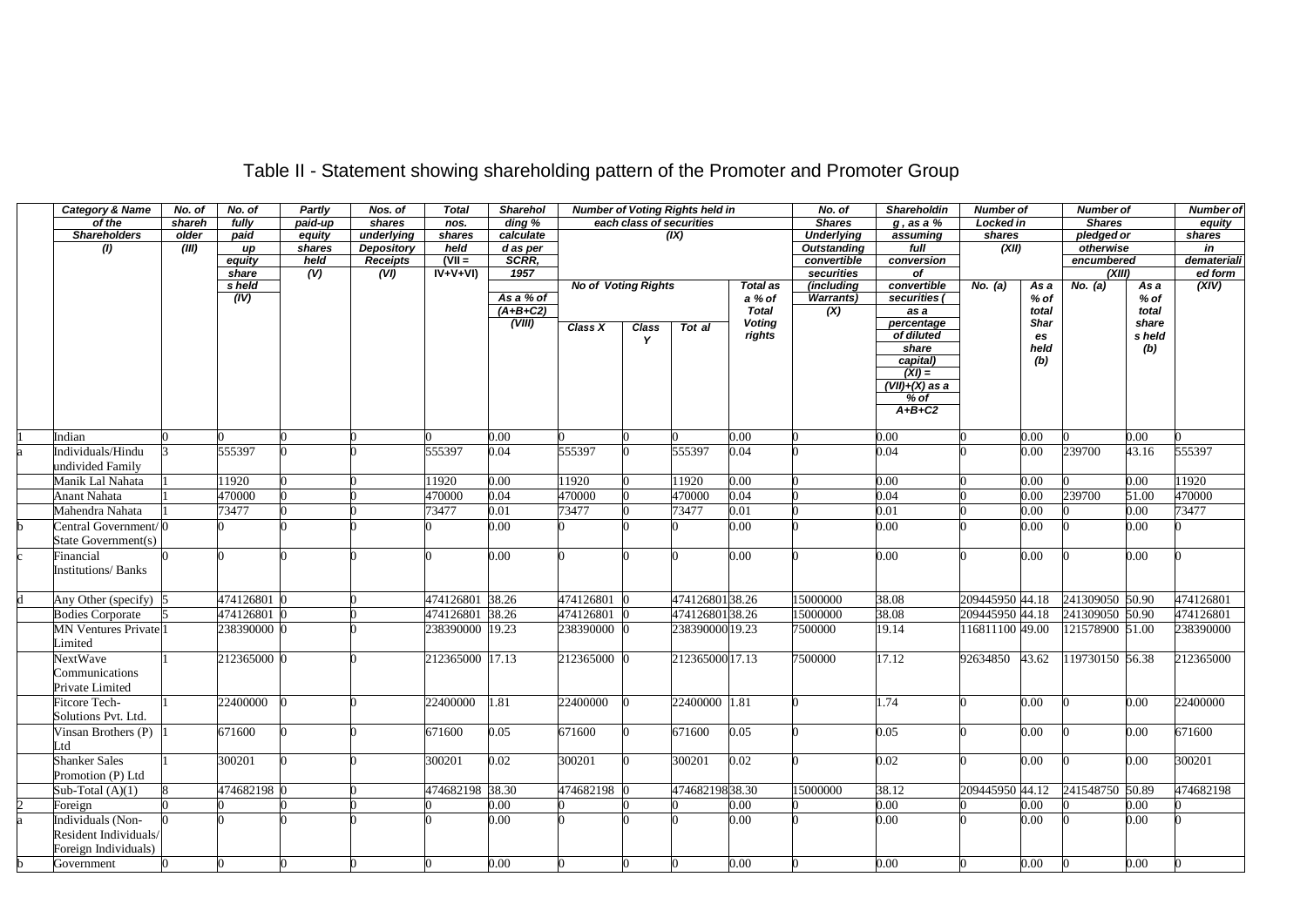| Institutions              |             |  |                 | 0.00 |             |                | 0.00     |          | 0.00  |                 | 0.00 |                 | 0.00 |           |
|---------------------------|-------------|--|-----------------|------|-------------|----------------|----------|----------|-------|-----------------|------|-----------------|------|-----------|
| Foreign Portfolio         |             |  |                 | 0.00 |             |                | 0.00     |          | 0.00  |                 | 0.00 |                 | 0.00 |           |
| Investor                  |             |  |                 |      |             |                |          |          |       |                 |      |                 |      |           |
| Any Other (specify) 0     |             |  |                 | 0.00 |             |                | 0.00     |          | 0.00  |                 | 0.00 |                 | 0.00 |           |
| Sub-Total $(A)(2)$        |             |  |                 | 0.00 |             |                | $0.00\,$ |          | 0.00  |                 | 0.00 |                 | 0.00 |           |
| <b>Total Shareholding</b> | 474682198 0 |  | 474682198 38.30 |      | 474682198 0 | 47468219838.30 |          | 15000000 | 38.12 | 209445950 44.12 |      | 241548750 50.89 |      | 474682198 |
| of Promoter and           |             |  |                 |      |             |                |          |          |       |                 |      |                 |      |           |
| Promoter Group            |             |  |                 |      |             |                |          |          |       |                 |      |                 |      |           |
| $(A)=(A)(1)+(A)(2)$       |             |  |                 |      |             |                |          |          |       |                 |      |                 |      |           |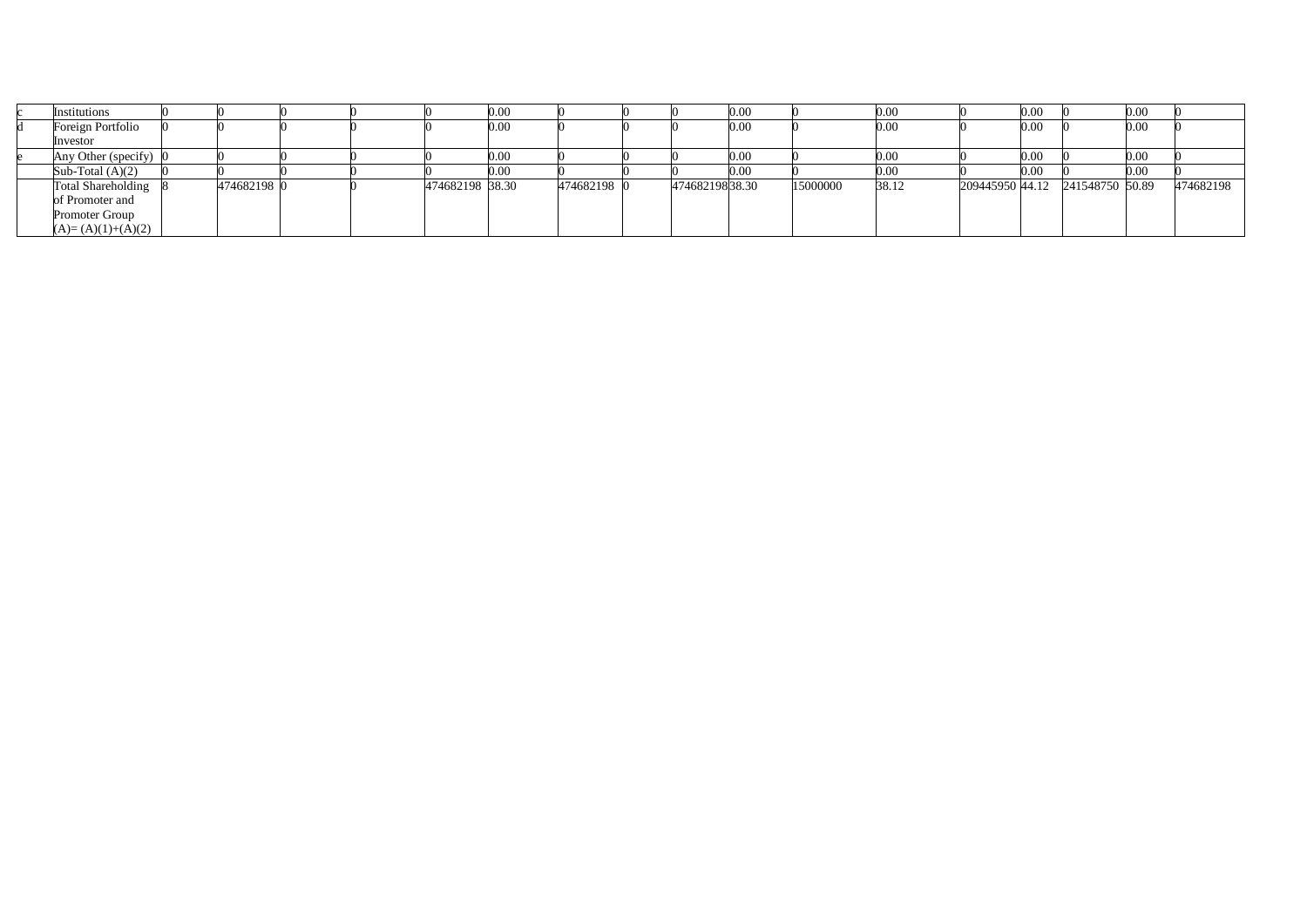## Table III - Statement showing shareholding pattern of the Public shareholder

|   | Category & Name of the<br><b>Shareholders</b><br>(1)                                     | Nos. of<br>shareh<br>older<br>(III) | No. of<br>fully<br>paid up<br>equity<br>share s<br>held (IV) | Partly<br>paid-up<br>equity<br>shares<br>held<br>(V) | Nos. of<br>shares<br>underlying<br><b>Depository</b><br><b>Receipts</b><br>(VI) | <b>Total</b><br>nos.<br>shares<br>held<br>$VII =$<br>$IV + V + VI$ | <b>Sharehol</b><br>ding %<br>calculate<br>d as per<br>SCRR.<br>1957 |                            |                   | Number of Voting Rights held in each<br>class of securities<br>(IX) |                                           | No. of<br><b>Shares</b><br><b>Underlying</b><br><b>Outstanding</b><br>convertible<br>securities | <b>Total</b><br>shareholdin<br>$g$ , as a $%$<br>assuming<br>full<br>conversion | <b>Number of</b><br>Locked in<br>shares<br>(XII) |                                  | <b>Number of</b><br><b>Shares</b><br>pledged or<br>otherwise<br>encumbered<br>(XIII) |                                                   | <b>Number of</b><br>equity<br>shares held<br>in<br>dematerializ<br>ed form (XIV) |
|---|------------------------------------------------------------------------------------------|-------------------------------------|--------------------------------------------------------------|------------------------------------------------------|---------------------------------------------------------------------------------|--------------------------------------------------------------------|---------------------------------------------------------------------|----------------------------|-------------------|---------------------------------------------------------------------|-------------------------------------------|-------------------------------------------------------------------------------------------------|---------------------------------------------------------------------------------|--------------------------------------------------|----------------------------------|--------------------------------------------------------------------------------------|---------------------------------------------------|----------------------------------------------------------------------------------|
|   |                                                                                          |                                     |                                                              |                                                      |                                                                                 |                                                                    | As a % of<br>$(A+B+C2)$<br><b>VIII</b>                              | <b>No of Voting Rights</b> |                   |                                                                     | Total as a<br>% of Total<br><b>Voting</b> | (including<br><b>Warrants)</b><br>(X)                                                           | of<br>convertible<br>securities                                                 | No<br>(a)                                        | As a<br>% of<br>total            | No.<br>(No<br>$\mathbf{t}$                                                           | As a<br>$%$ of<br>total                           |                                                                                  |
|   |                                                                                          |                                     |                                                              |                                                      |                                                                                 |                                                                    |                                                                     | Class X                    | <b>Class</b><br>Y | <b>Tot</b><br>al                                                    | rights                                    |                                                                                                 | (as a<br>percentage<br>of diluted<br>share<br>capital)<br>(XI)                  |                                                  | <b>Shar</b><br>es<br>held<br>(b) | ap<br>pli<br>ca<br>ble<br>- 1<br>(a)                                                 | share<br>s held<br>(Not<br>applic<br>able)<br>(b) |                                                                                  |
|   | Institutions                                                                             |                                     |                                                              |                                                      |                                                                                 |                                                                    | 0.00                                                                |                            |                   |                                                                     | 0.00                                      |                                                                                                 | 0.00                                                                            |                                                  | 0.00                             |                                                                                      |                                                   |                                                                                  |
|   | Mutual Funds/                                                                            | 14                                  | 156621                                                       |                                                      |                                                                                 | 1156621                                                            | 0.09                                                                | 1156621                    |                   | 1156621                                                             | 0.09                                      |                                                                                                 | 0.09                                                                            |                                                  | 0.00                             |                                                                                      |                                                   | 1152791                                                                          |
|   | Venture Capital Funds                                                                    |                                     |                                                              |                                                      |                                                                                 |                                                                    | 0.00                                                                |                            |                   |                                                                     | 0.00                                      |                                                                                                 | 0.00                                                                            |                                                  | 0.00                             |                                                                                      |                                                   |                                                                                  |
|   | Alternate Investment Funds 0                                                             |                                     |                                                              |                                                      |                                                                                 |                                                                    | 0.00                                                                |                            |                   |                                                                     | 0.00                                      |                                                                                                 | 0.00                                                                            |                                                  | 0.00                             |                                                                                      |                                                   |                                                                                  |
|   | Foreign Venture Capital<br>Investors                                                     |                                     |                                                              |                                                      |                                                                                 |                                                                    | 0.00                                                                |                            |                   |                                                                     | 0.00                                      |                                                                                                 | 0.00                                                                            |                                                  | 0.00                             |                                                                                      |                                                   |                                                                                  |
|   | Foreign Portfolio Investors                                                              | 57                                  | 77794526                                                     |                                                      |                                                                                 | 77794526                                                           | 6.28                                                                | 77794526                   |                   | 77794526                                                            | 6.28                                      |                                                                                                 | 6.06                                                                            |                                                  | 0.00                             |                                                                                      |                                                   | 77794526                                                                         |
|   | <b>GMO EMERGING</b><br><b>DOMESTIC</b><br>OPPORTUNITIES UNDS,<br>ΑS                      |                                     | 20814127                                                     |                                                      |                                                                                 | 20814127                                                           | 1.68                                                                | 20814127                   |                   | 20814127                                                            | .68                                       |                                                                                                 | .62                                                                             |                                                  | 0.00                             |                                                                                      |                                                   | 20814127                                                                         |
|   | Financial Institutions/<br>Banks                                                         |                                     | 30308238                                                     |                                                      |                                                                                 | 30308238                                                           | 2.45                                                                | 30308238                   |                   | 30308238                                                            | 2.45                                      |                                                                                                 | 2.36                                                                            |                                                  | 0.00                             |                                                                                      |                                                   | 30307138                                                                         |
|   | <b>IDBI BANK LTD.</b>                                                                    |                                     | 25041729                                                     |                                                      |                                                                                 | 25041729                                                           | 2.02                                                                | 25041729                   |                   | 25041729                                                            | $\overline{2.02}$                         |                                                                                                 | 1.95                                                                            |                                                  | 0.00                             |                                                                                      |                                                   | 25040629                                                                         |
|   | <b>Insurance Companies</b>                                                               |                                     | 521000                                                       |                                                      |                                                                                 | 521000                                                             | 0.04                                                                | 521000                     |                   | 521000                                                              | 0.04                                      |                                                                                                 | 0.04                                                                            |                                                  | 0.00                             |                                                                                      |                                                   | 521000                                                                           |
|   | Provident Funds/ Pension<br>Funds                                                        |                                     |                                                              |                                                      |                                                                                 |                                                                    | 0.00                                                                |                            |                   |                                                                     | 0.00                                      |                                                                                                 | $0.00\,$                                                                        |                                                  | 0.00                             |                                                                                      |                                                   |                                                                                  |
|   | Any Other (specify)                                                                      | 26                                  | 1316125                                                      |                                                      |                                                                                 | 1316125                                                            | 0.11                                                                | 1316125                    |                   | 1316125                                                             | 0.11                                      |                                                                                                 | 0.10                                                                            |                                                  | 0.00                             |                                                                                      |                                                   | 1306905                                                                          |
|   | Foreign Institutional<br>Investors                                                       | 23                                  | 310820                                                       |                                                      |                                                                                 | 1310820                                                            | 0.11                                                                | 1310820                    |                   | 1310820                                                             | 0.11                                      |                                                                                                 | 0.10                                                                            |                                                  | 0.00                             |                                                                                      |                                                   | 1305200                                                                          |
|   | Foreign Banks                                                                            |                                     | 5305                                                         |                                                      |                                                                                 | 5305                                                               | 0.00                                                                | 5305                       |                   | 5305                                                                | $\overline{0.00}$                         |                                                                                                 | 0.00                                                                            |                                                  | 0.00                             |                                                                                      |                                                   | 1705                                                                             |
|   | Sub-Total $(B)(1)$                                                                       | 104                                 | 111096510 0                                                  |                                                      |                                                                                 | 111096510 8.96                                                     |                                                                     | 111096510                  |                   | 111096510                                                           | 8.96                                      |                                                                                                 | 8.65                                                                            |                                                  | 0.00                             |                                                                                      |                                                   | 111082360                                                                        |
| D | Central Government/ State<br>Government(s)/ President of<br>India                        |                                     |                                                              |                                                      |                                                                                 |                                                                    | 0.00                                                                |                            |                   |                                                                     | 0.00                                      |                                                                                                 | 0.00                                                                            |                                                  | 0.00                             |                                                                                      |                                                   |                                                                                  |
|   | Sub-Total $(B)(2)$                                                                       |                                     |                                                              |                                                      |                                                                                 |                                                                    | 0.00                                                                |                            |                   |                                                                     | 0.00                                      |                                                                                                 | 0.00                                                                            |                                                  | 0.00                             |                                                                                      |                                                   |                                                                                  |
|   | Non-institutions                                                                         |                                     |                                                              |                                                      |                                                                                 |                                                                    | 0.00                                                                |                            |                   |                                                                     | 0.00                                      |                                                                                                 | 0.00                                                                            |                                                  | 0.00                             |                                                                                      |                                                   |                                                                                  |
|   | Individuals -                                                                            | 236297                              | 378429259 0                                                  |                                                      |                                                                                 | 378429259 30.53                                                    |                                                                     | 378429259                  |                   | 378429259                                                           | 30.53                                     | 10000000                                                                                        | 30.25                                                                           |                                                  | 0.00                             |                                                                                      |                                                   | 378065284                                                                        |
|   | Individual shareholders<br>holding nominal share<br>capital up to Rs. 2 lakhs.           | 236191                              | 302548681 0                                                  |                                                      |                                                                                 | 302548681 24.41                                                    |                                                                     | 302548681                  |                   | 302548681                                                           | 24.41                                     |                                                                                                 | 23.56                                                                           |                                                  | 0.00                             |                                                                                      |                                                   | 302184706                                                                        |
|   | Individual shareholders<br>holding nominal share<br>capital in excess of Rs. 2<br>lakhs. | 106                                 | 75880578                                                     |                                                      |                                                                                 | 75880578                                                           | 6.12                                                                | 75880578                   |                   | 75880578                                                            | 6.12                                      | 10000000                                                                                        | 6.69                                                                            |                                                  | 0.00                             |                                                                                      |                                                   | 75880578                                                                         |
|   | NBFCs registered with RBI 0                                                              |                                     |                                                              |                                                      |                                                                                 |                                                                    | 0.00                                                                |                            |                   |                                                                     | 0.00                                      |                                                                                                 | 0.00                                                                            |                                                  | 0.00                             |                                                                                      |                                                   |                                                                                  |
|   | <b>Employee Trusts</b>                                                                   |                                     |                                                              |                                                      |                                                                                 |                                                                    | 0.00                                                                |                            |                   |                                                                     | 0.00                                      |                                                                                                 | 0.00                                                                            |                                                  | 0.00                             |                                                                                      |                                                   |                                                                                  |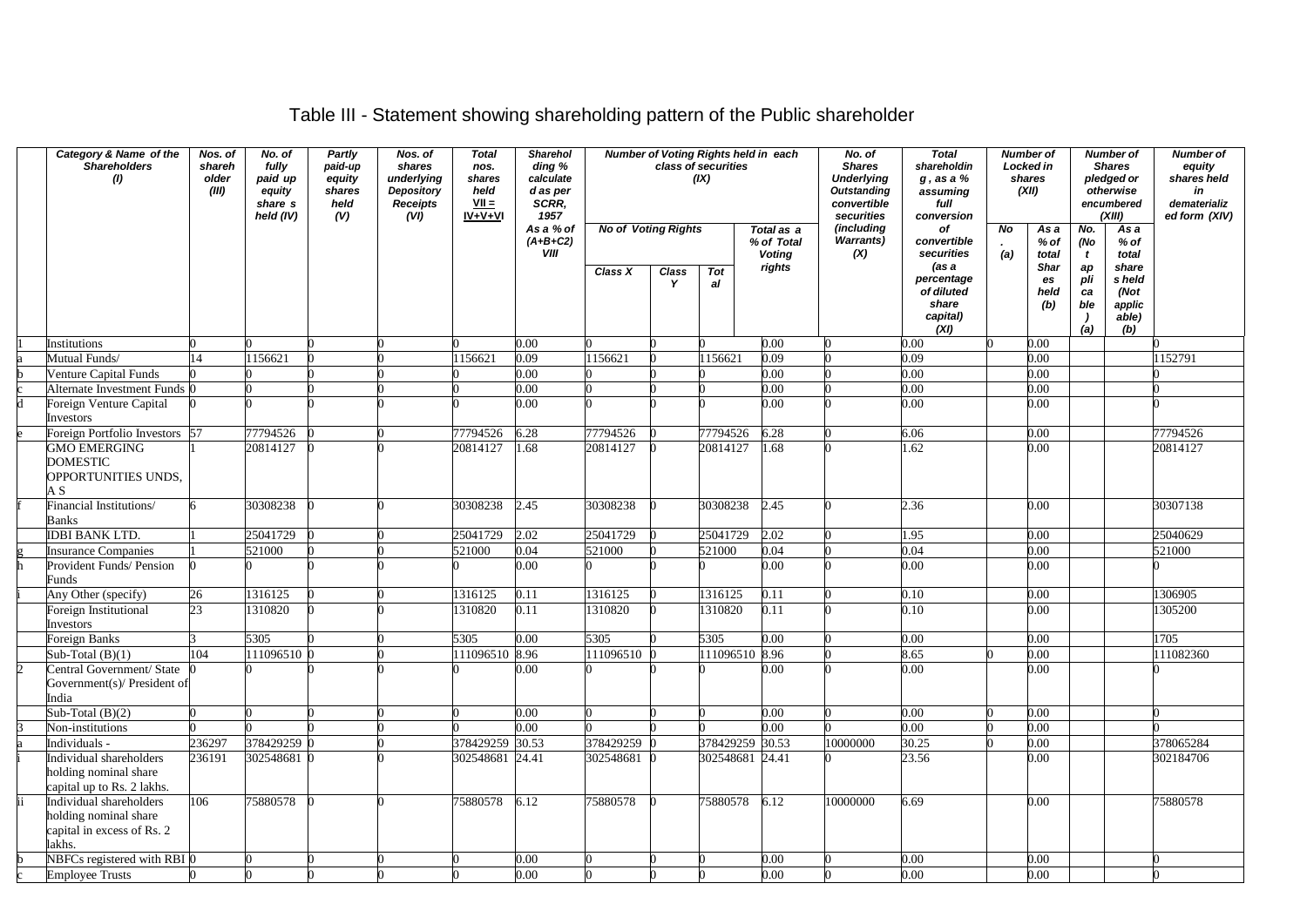| Overseas Depositories            |        |             |  |                 | 0.00 |             |                 | 0.00     |          | 0.00  | 0.00 |           |
|----------------------------------|--------|-------------|--|-----------------|------|-------------|-----------------|----------|----------|-------|------|-----------|
| (holding DRs) (balancing         |        |             |  |                 |      |             |                 |          |          |       |      |           |
| figure)                          |        |             |  |                 |      |             |                 |          |          |       |      |           |
| Any Other (specify)              | 5593   | 275169227 0 |  | 275169227 22.20 |      | 275169227   | 275169227 22.20 |          | 20000000 | 22.98 | 0.00 | 275012777 |
| <b>Bodies Corporate</b>          | 2656   | 259468039 0 |  | 259468039 20.94 |      | 259468039 0 | 259468039 20.94 |          | 10000000 | 20.98 | 0.00 | 259435869 |
| <b>Clearing Members</b>          | 251    | 6502082     |  | 6502082         | 0.52 | 6502082     | 6502082         | 0.52     |          | 0.51  | 0.00 | 6502082   |
| <b>Foreign Nationals</b>         |        | 1000        |  | 1000            | 0.00 | 1000        | 1000            | 0.00     |          | 0.00  | 0.00 | 1000      |
| Non-Resident Indian (NRI) 2674   |        | 9082212     |  | 9082212         | 0.73 | 9082212     | 9082212         | 0.73     | 10000000 | 1.49  | 0.00 | 8958932   |
| Overseas Corporate Bodies        |        | 38250       |  | 38250           | 0.00 | 38250       | 38250           | $0.00\,$ |          | 0.00  | 0.00 | 37250     |
| Trusts                           |        | 77644       |  | 77644           | 0.01 | 77644       | 77644           | 0.01     |          | 0.01  | 0.00 | 77644     |
| Sub-Total $(B)(3)$               | 241890 | 653598486 0 |  | 653598486 52.74 |      | 653598486 0 | 653598486 52.74 |          | 30000000 | 53.22 | 0.00 | 653078061 |
| <b>Total Public Shareholding</b> | 241994 | 764694996 0 |  | 764694996 61.70 |      | 764694996 0 | 764694996 61.70 |          | 30000000 | 61.87 | 0.00 | 764160421 |
| $(B)=(B)(1)+(B)(2)+(B)(3)$       |        |             |  |                 |      |             |                 |          |          |       |      |           |
| <b>RELIANCE INDUSTRIAL 1</b>     |        | 48532764    |  | 48532764        | 3.92 | 48532764    | 48532764        | 3.92     |          | 3.78  | 0.00 | 48532764  |
| <b>INVESTMENTS AND</b>           |        |             |  |                 |      |             |                 |          |          |       |      |           |
| <b>HOLDINGS LTD.</b>             |        |             |  |                 |      |             |                 |          |          |       |      |           |
| <b>MKJ ENTERPRISES</b>           |        | 32408461    |  | 32408461        | 2.61 | 32408461    | 32408461        | 2.61     |          | 2.52  | 0.00 | 32408461  |
| LIMITED                          |        |             |  |                 |      |             |                 |          |          |       |      |           |